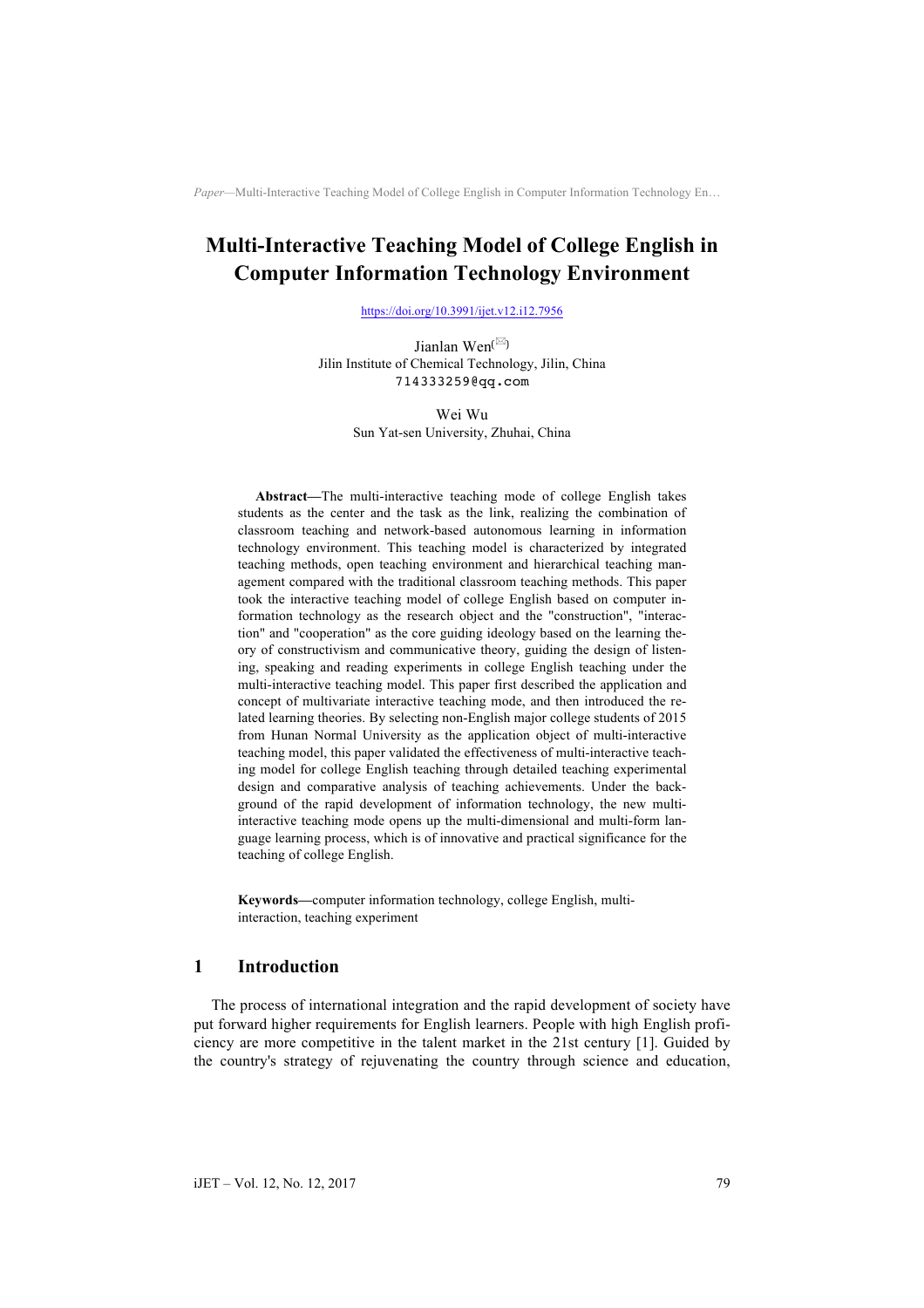China's education sector places great emphasis on English learning and the class hour of college English education accounts for a significant proportion of basic education in universities [2]. However, the gap between college students' practical ability of using English and the needs of the society is increasing day by day. The overall English level of undergraduates is low, which reflects the shortcomings of low efficiency and low output in college English teaching.

Computer information technology brings opportunities and challenges to all walks of life and the application of computer technology in the field of education is known to all. The positive effect of computer-assisted instruction technique, multimediaassisted teaching technique and artificial intelligence-assisted teaching technique on English teaching has also been verified by relevant scholars [3], but the number of researches on the reform of college English teaching from the perspective of teaching model is still less. However, under the computer information technology, the reform of the traditional English teaching mode is also an inevitable trend. The innovation of the teaching mode is the only way to reform the college English [4].

This article aims to establish a student-centered, task-based, teacher-directed college English teaching model and demonstrate its application effect in practical English teaching through experiments [5]. First of all, this paper introduces the concept and application of multi-interactive teaching mode of college English, expounds the constructivist learning theory and communicative learning theory that support the multi-interactive teaching mode and takes non-English major college students of 2015 from Hunan Normal University as the experiment object. Through detailed experimental content design and experimental results analysis and pre-test and post-test methods, this paper compares and analyzes the application effect of the multiinteractive teaching model among college students and summarizes the parts to be improved under the multi-interactive mode of college English, which is great important guiding significance for the reform of college English teaching mode and the improvement of college English teaching level.

# **2 Multi-interactive teaching model of college English**

Interaction is the norm of teaching and the theme of education. Under the environment of information technology, people have higher requirements for the interaction between teachers and students, students and students, and students and machines. By unlocking the temporal and spatial constraints of interactive teaching, it is possible to achieve more efficient interaction under the new teaching model [6].

#### **2.1 Connotation of multi-interactive teaching model**

The elements in "multi-interaction" refer to various teaching factors that are related to learning and can interact with each other. These elements include: teachers, students, teaching materials, teaching environment, teaching conditions and teaching hardware. "Interaction" is to make full use of the interaction and interrelationship between various elements, promoting students to actively engaged in learning and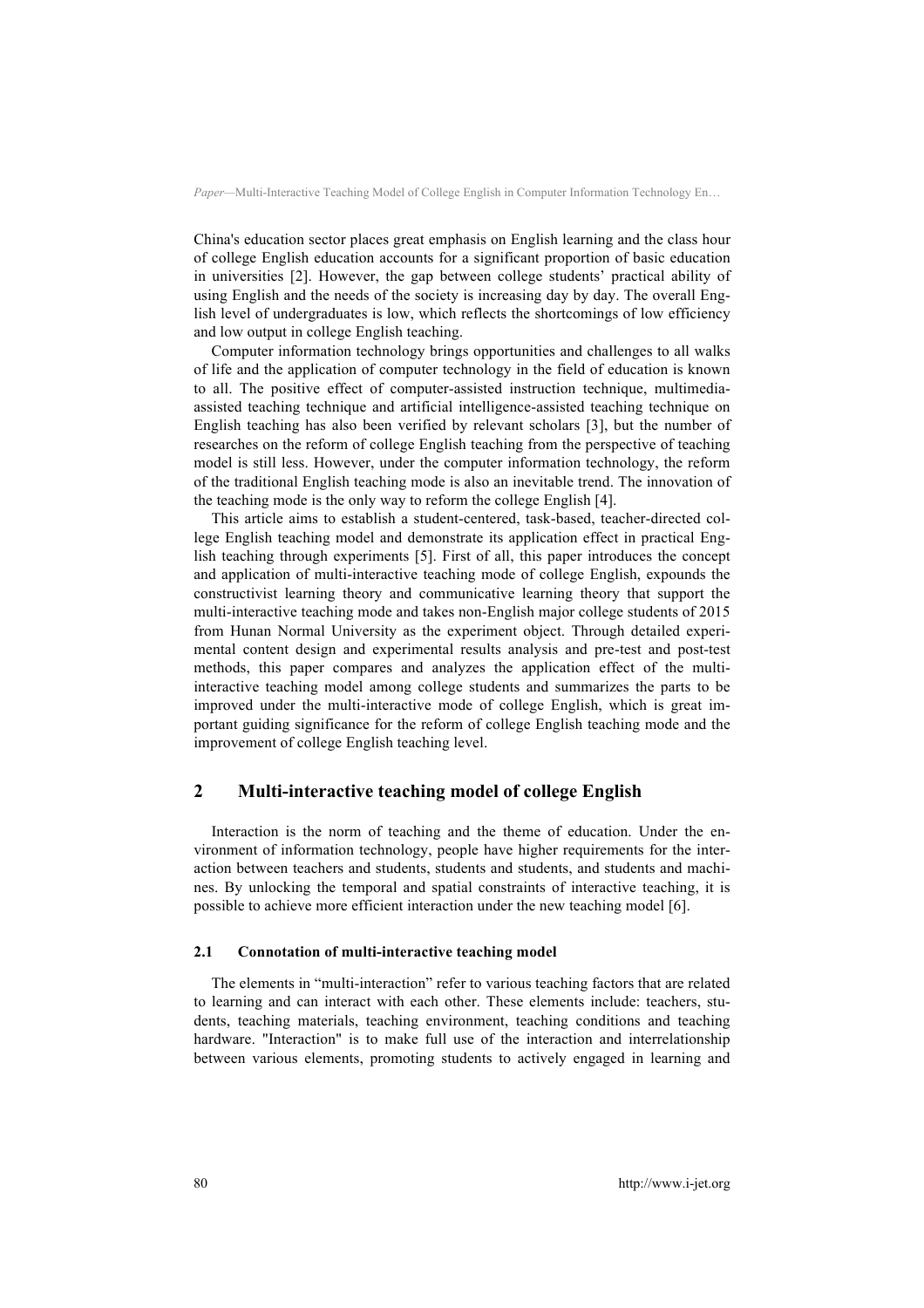realizing an organic integrity of multi-directional interaction between teaching, learning and various elements [7]. Multi-interactive teaching mode means that teaching activities are a multiple learning process of communication and dynamic interaction under the environment of information technology. By optimizing the interaction mode, adjusting the connection and function of relevant teaching elements and promoting the enthusiasm of students, a new comprehensive, multi-layer and harmoniously interacted teaching structure will be established.

#### **2.2 Conceptual model of multi-interactive teaching model**

Existing knowledge and learning experience play a crucial role in the new learning process. Some foreign students think that knowledge and skills in the future are a result of knowledge in the present abilities, motivation/affect and opportunity, as is shown in Formula 1.

$$
K_f = K_p + A + M + O \tag{1}
$$

Based on the four basic elements of teacher, student, content and teaching process, this paper designs a conceptual model of multi-interactive teaching mode of college English driven by the task in order to improve the knowledge building ability and language learning ability of students [8]. The structure of the conceptual model is shown in Figure 1:



**Fig. 1.** The structure diagram of Conceptual model

The conceptual model shown in Figure 1 includes unit teaching design, basic knowledge, compound knowledge, strategic knowledge and procedural knowledge.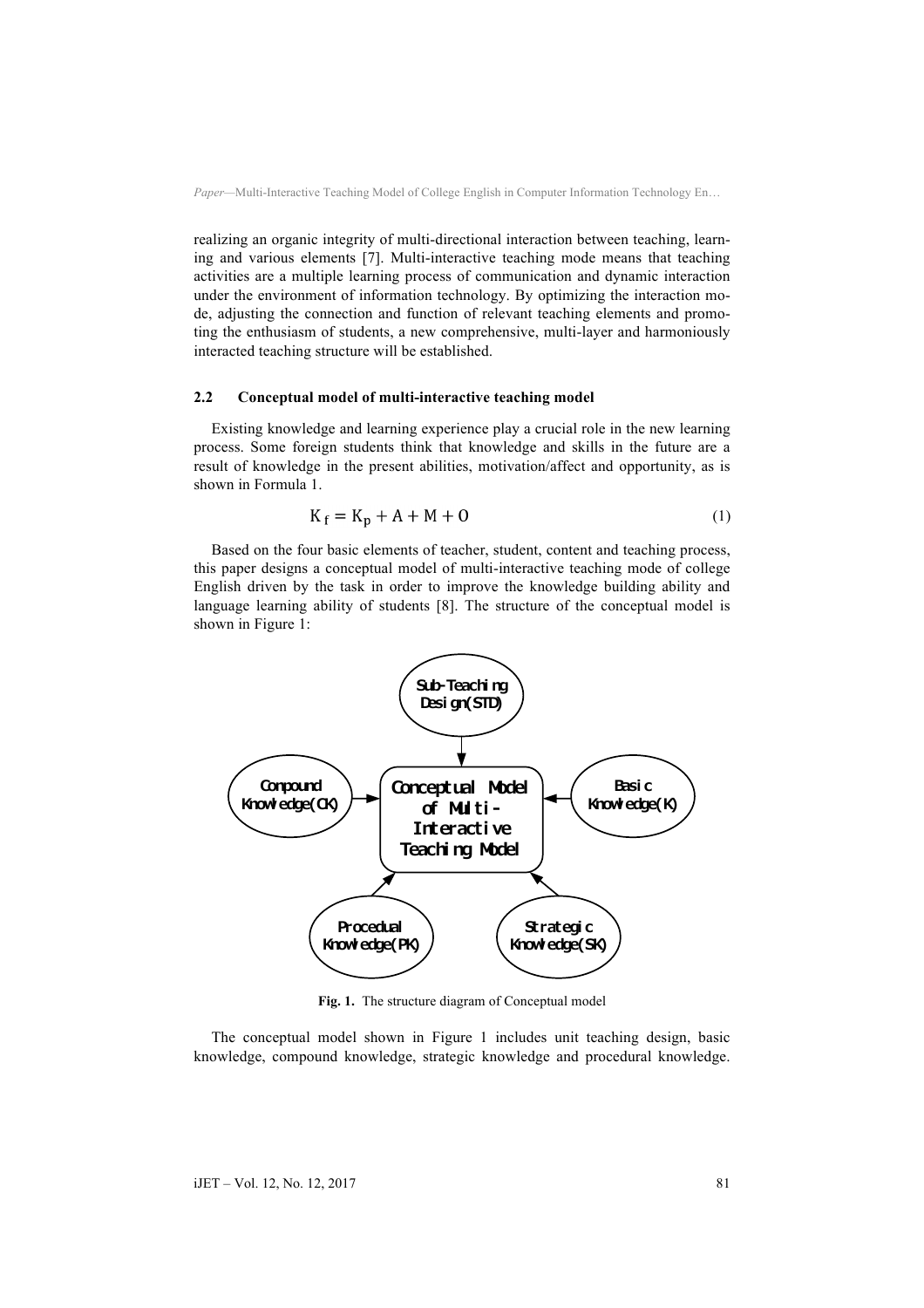Meanwhile, the conceptual model of multi-interactive teaching model in college English can be defined by a four-element formula, as is shown in Formula 2:

$$
CM = (KM, KMS, TM, TMS)
$$
 (2)

 $KM = \{K, CK, SK, PK\}$ , KMS = (KR | KR construction relationship of knowledge model),  $TM = \{STD \mid STD$  design pattern of unit teaching  $\}$ ;  $TMS = \{STDR \mid TD \mid STD \mid STD \}$ STDRconstruction relationship of unit teaching design pattern}. KM represents the basic English knowledge that students need to master, and requires students to reorganize their knowledge to realize interaction under certain circumstances TM (Teaching model), TMS (Teaching model system) corresponds to the teaching process design and teacher-oriented teaching content design layer. The traditional teaching mode requires teachers to teach students about the established teaching content according to established teaching schedule. However, in the multi-interactive teaching under the information environment, the teaching content needs to be restructured and teachers are required to teach students in accordance of their aptitude so as to realize the interaction among various teaching elements [9].

#### teacher and student nteractio **Conmunity** students interactIon **Online** teacher and st udent interaction **Teachi ng** organi zati on  $real$  at i on **Meaning structure Pronote, participate**  $\vert$ ---> **Teaching task design**<br>**pronote, participate** ---> **Teaching task design**  exploration, practice, practice,<br>**cooperation** Teaching reflection Teaching Evaluation Learning reflection Learning result

#### **2.3 Operation program model of multi-interactive teaching model**

**Fig. 2.** Operation program of multi - interactive teaching mode

In teaching practice, the multi-interactive teaching mode of college English has four steps, which include: task design, environment creation, multiple interaction and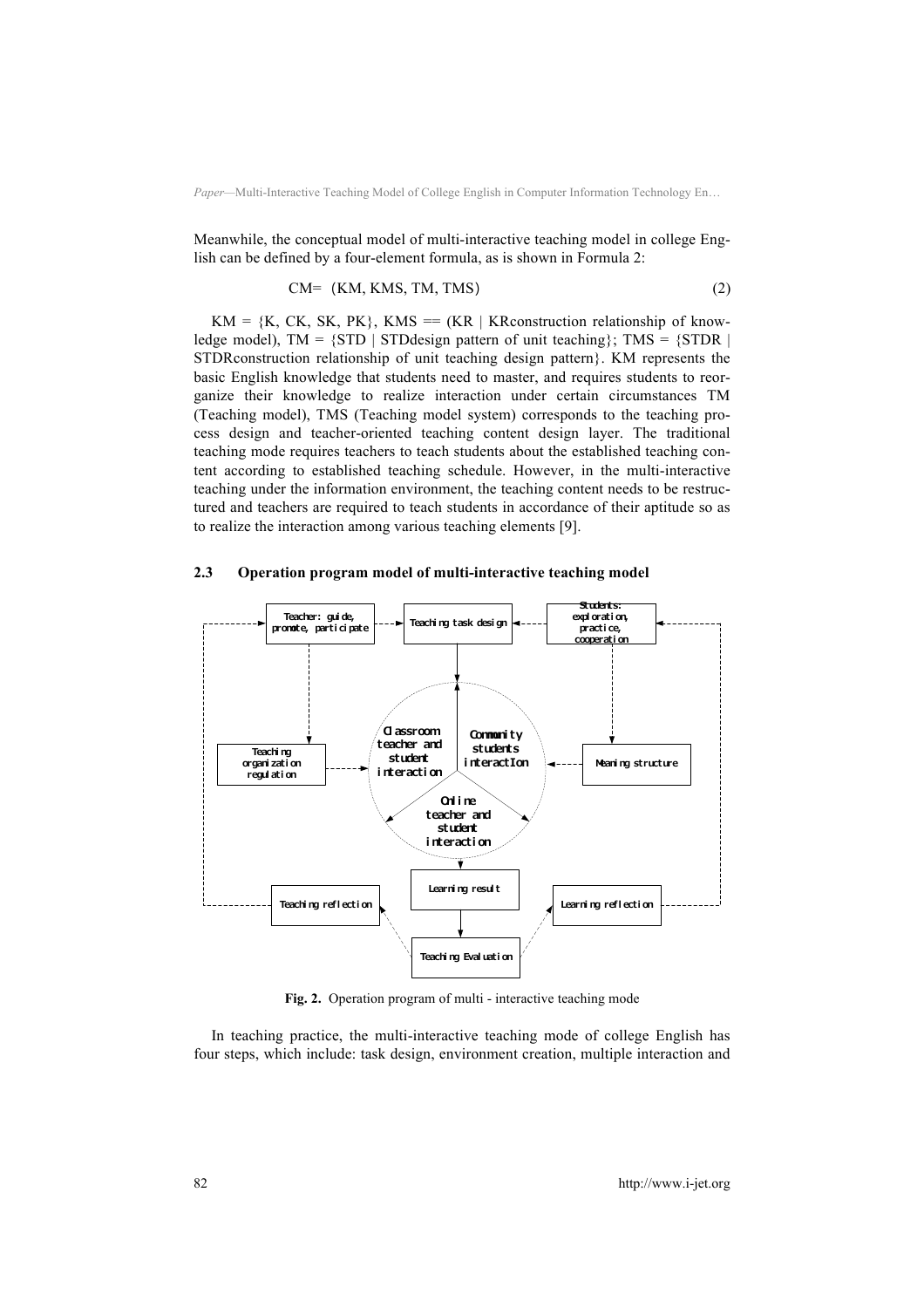evaluation feedback, and the teaching steps are flexible in the multi-interactive teaching mode. The program graph under multi-interactive teaching mode is shown in Figure 2.

The solid line indicates the body part of the teaching mode: (1) According to the teaching objectives, teachers design the teaching tasks to promote, coordinate and participate in student knowledge construction; (2) Students are engaged in interactive activities in class, after class and in cyber space and teachers are responsible for the adjustment of the design; (3) Students obtain learning outcomes through personal and team efforts around the teaching design, teaching requirements, teaching tasks; (4) Teachers and students make timely feedback on the completion of the learning outcomes and tasks.

# **3 Explanation of relevant learning theories**

### **3.1 Constructivism learning theory**

Constructivism is rooted in rationalism and empiricism. The constructivism learning theory think that students are the active constructors of learning rather than passive recipients. Students are required to become the main body of information processing rather than the passive indoctrinators of knowledge. Teachers need to transform from teaching knowledge to counseling students, becoming the helpers and instructors of constructivism learning [10].

The teaching design of constructivism learning theory includes two major parts: the first part is the design of the learning environment and the other part is the design of self-learning strategy. In the process of learning, the scope of students' learning resources has gone far beyond the textbooks. In the learning process of constructivism, the relationship among teachers, students, teaching media and teaching contents has changed from one-way to multi-directional, interaction, interdependence, interconversion, teacher-student interaction, student-student interaction, and humancomputer interaction [11].

#### **3.2 Communication theory**

Communicative theory is based on the communicative approaches, and the communicative approaches believe that language learning is the process of language communication, emphasizing the interdependent relationship between language and communication. Two-way communication is more conducive to language acquisition than one-way communication. The communicative competence of individuals can be summarized into four aspects: 1. grammaticality; 2. feasibility or acceptability of language; 3. deliberation of language; 4. frequency of language appearance [12]. Communication theory tells us that language learning is not only the cultivation of language skills, but the cultivation of communicative competence using the language.

In language teaching practice, the foreign language teaching is unique under the guidance of different learning theories. The content of foreign language teaching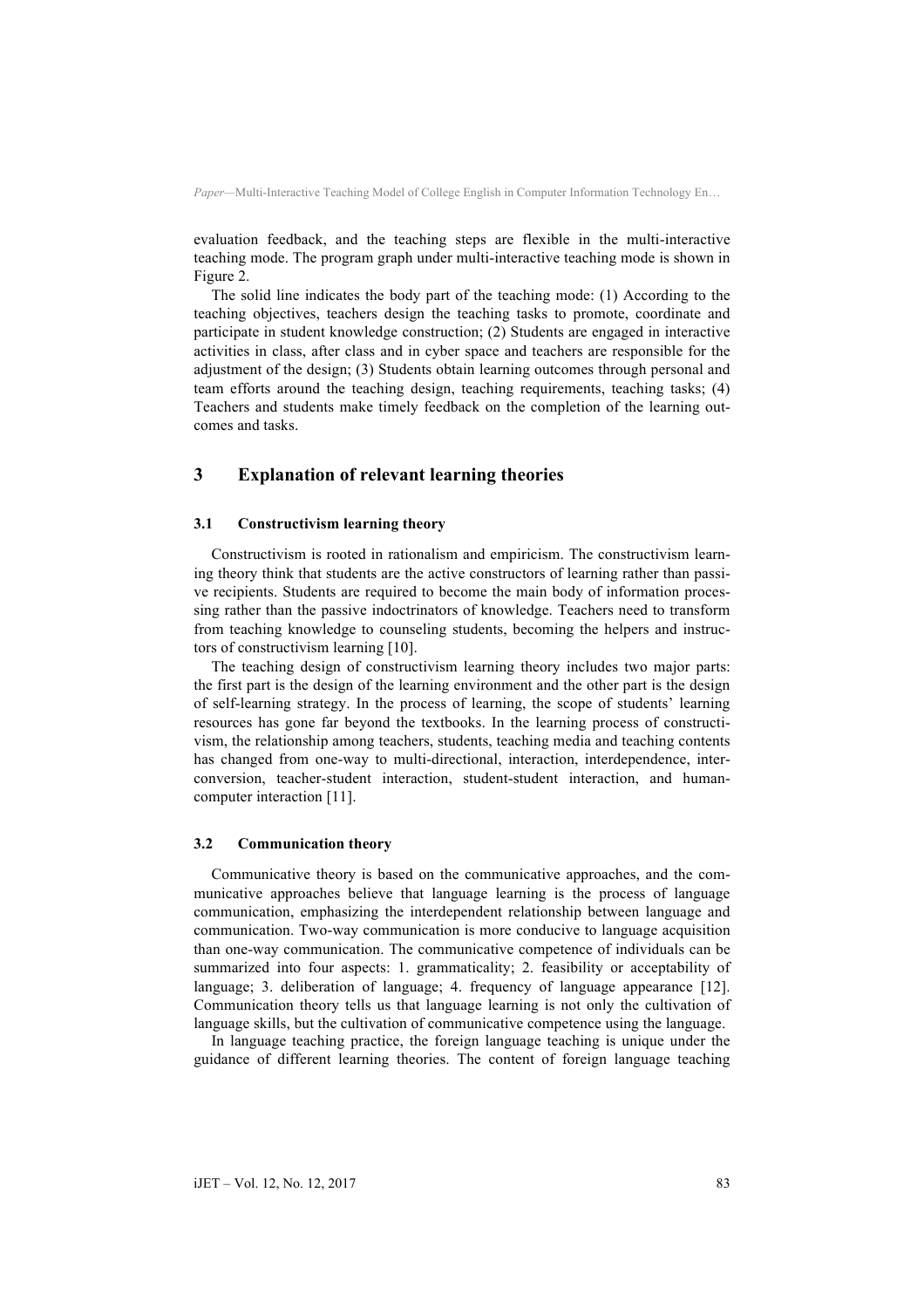needs to be designed and implemented flexibly according to different actual situations. Through teaching design phases, the optimal teaching effect of different types of courses and different teaching contents can be achieved. Under information technology environment, multi-interactive teaching mode of college English needs to take students as the center and tasks as the link, and try to realize the organic combination of classroom teaching and network-based autonomous learning [13].

# **4 Experiment design and analysis of multi-interactive teaching model**

At present, the computer hardware facilities in institutions of higher learning in China have basically achieved, including digital language laboratory and network multimedia laboratory. The completeness of hardware facilities provides hardware technical support for the multi-interactive teaching model of college English. In order to verify whether the multi-interactive teaching mode of college English can facilitate the comprehensive ability of listening, speaking and reading and investigate students' evaluation of the new teaching model, this paper analyzes students' learning strategies, autonomous learning ability and academic performance under the multiinteractive teaching mode through the experimental design to evaluate its impact on the English listening, speaking and reading ability of students; Through the questionnaire, we analyzed the students' evaluation of the multi-interactive teaching mode [14].

#### **4.1 Experimental subjects**

The subjects were non-English major college students of 2015 from Hunan Normal University and the total number of students is 74. The pre-experiment learning background and English learning performance are shown in Table 1.

| Type                                  | Test group | Control group |  |
|---------------------------------------|------------|---------------|--|
| Number of student                     | 38         | 36            |  |
| Number of girls                       | 20         | 19            |  |
| Admission average score               | 78.21      | 79.29         |  |
| Weekly extracurricular listening time | 1.2        | 1.4           |  |
| Weekly extracurricular reading time   |            |               |  |

**Table 1.** The pre-experiment learning background and English learning performance

It can be seen from the table that the learning performance and extracurricular English learning time of the experimental group and control group are basically the same before the experiment.

#### **4.2 Experimental scheme**

The learning materials of the experimental group and the control group of are "College English Listening and Speaking Course" and "Experiencing college English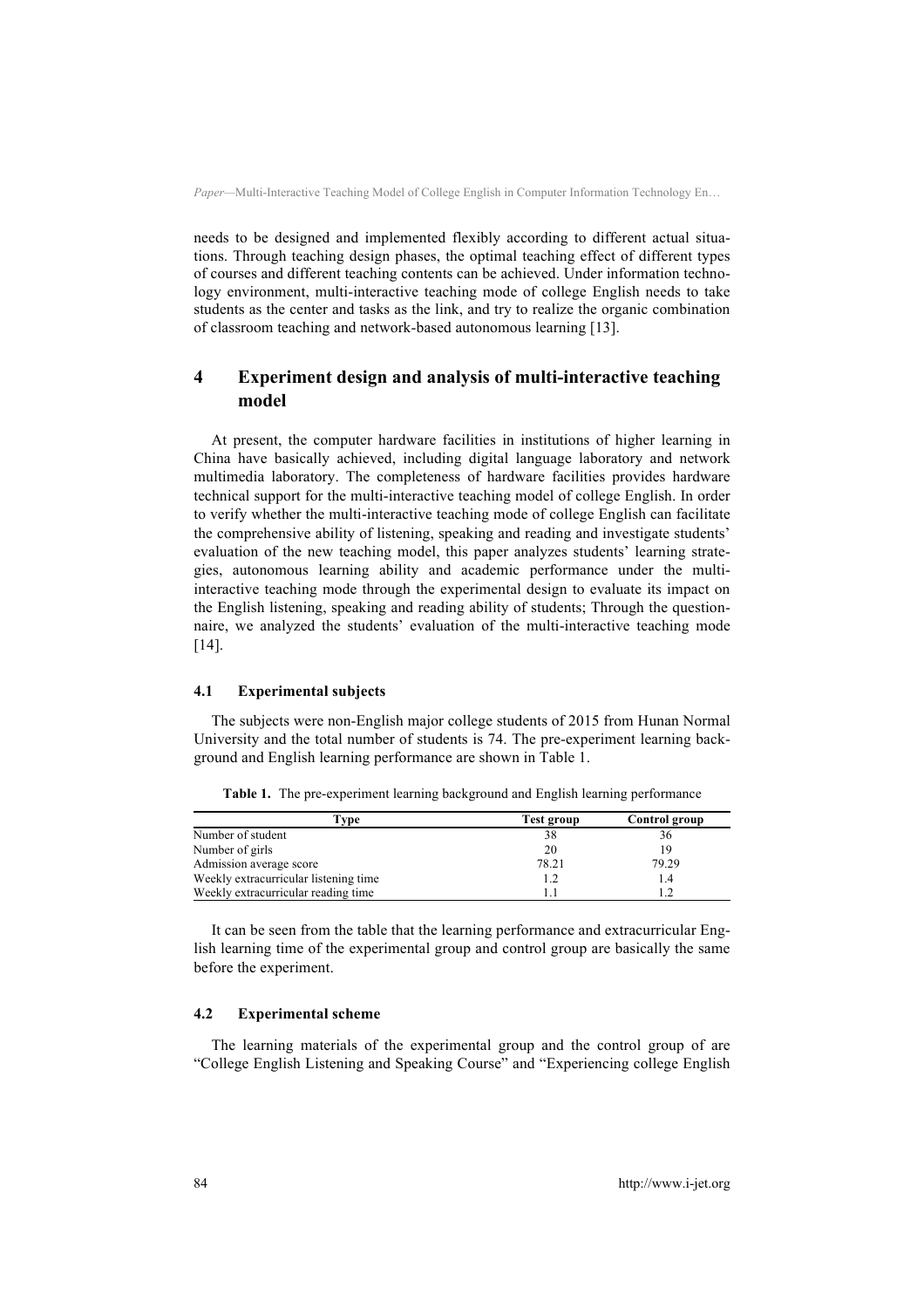learning system". This system is installed on the campus network server, and students can log in at any time to learn. The learning tasks of the experimental group are the tasks in "teacher-student, student-student and student-computer" interactive teaching and autonomous learning plans. After the experiment, the change of learning strategies and autonomous learning ability and the change of listening and reading performance are compared. Through the evolution of supervisors, the experimental results are comprehensively analyzed. The teaching experience, teaching ability and professional level of teachers in the experimental group and the control group are the same [15].

#### **4.3 Experiment tools**

The experiment tools used in the listening and speaking experiment include questionnaires, audio-visual testing, subjective evaluation of students. Two set of questions are included in the audio-visual ability test, which are pre-test questions. The first part of listening in each set is a short dialogue, containing 10 questions; the second part is a long dialogue and essay; the third part is a compound blank filling question.

The experimental tools used in reading experiments include the reading strategy questionnaire, reading comprehension test of CET-4, and record of students' learning history. The test scores of pre-test and post-test of reading comprehension are 40 points. The pre-test test is arranged in the first week of teaching, while the post-test is arranged in the final exam. The difficulty of pre-test and post-test strives to be similar.

#### **4.4 Experimental process**

Listening and speaking experiment. Pre-test test is arranged in the first week of teaching, at the same time the investigation and analysis of oral learning strategies and oral learning requirements are conducted in the experimental group and the control group. For the experimental group, the multi-interactive teaching mode and implementation plan are introduced, emphasizing the importance of cooperative learning and autonomous study. The listening and speaking interaction model of college English based on autonomous study and cooperative learning is shown in Figure 3.

Through the interaction between teachers and students, students and students, and students and computers, students in the experimental group are guided by their teachers to adjust learning attitude, exchange learning experience and stimulate learning interests. This interactive mode enhances the autonomous learning program planning and strengthens self-management and self-restraint, achieving the multi-interactive teaching.

**Reading experiment.** The pre-test and reading strategy questionnaire is conducted in the first week, and the communication with the students in the experimental class is carried out in the second week, which pays attention to the classroom text analysis, online article expansion analysis in order to accelerate the cultivation of language awareness. Students participate in the final in the 18th week, and then the post-test data is collected. Teachers design and assign guiding learning tasks, guide students to complete the reading tasks within the required time, master the psychological change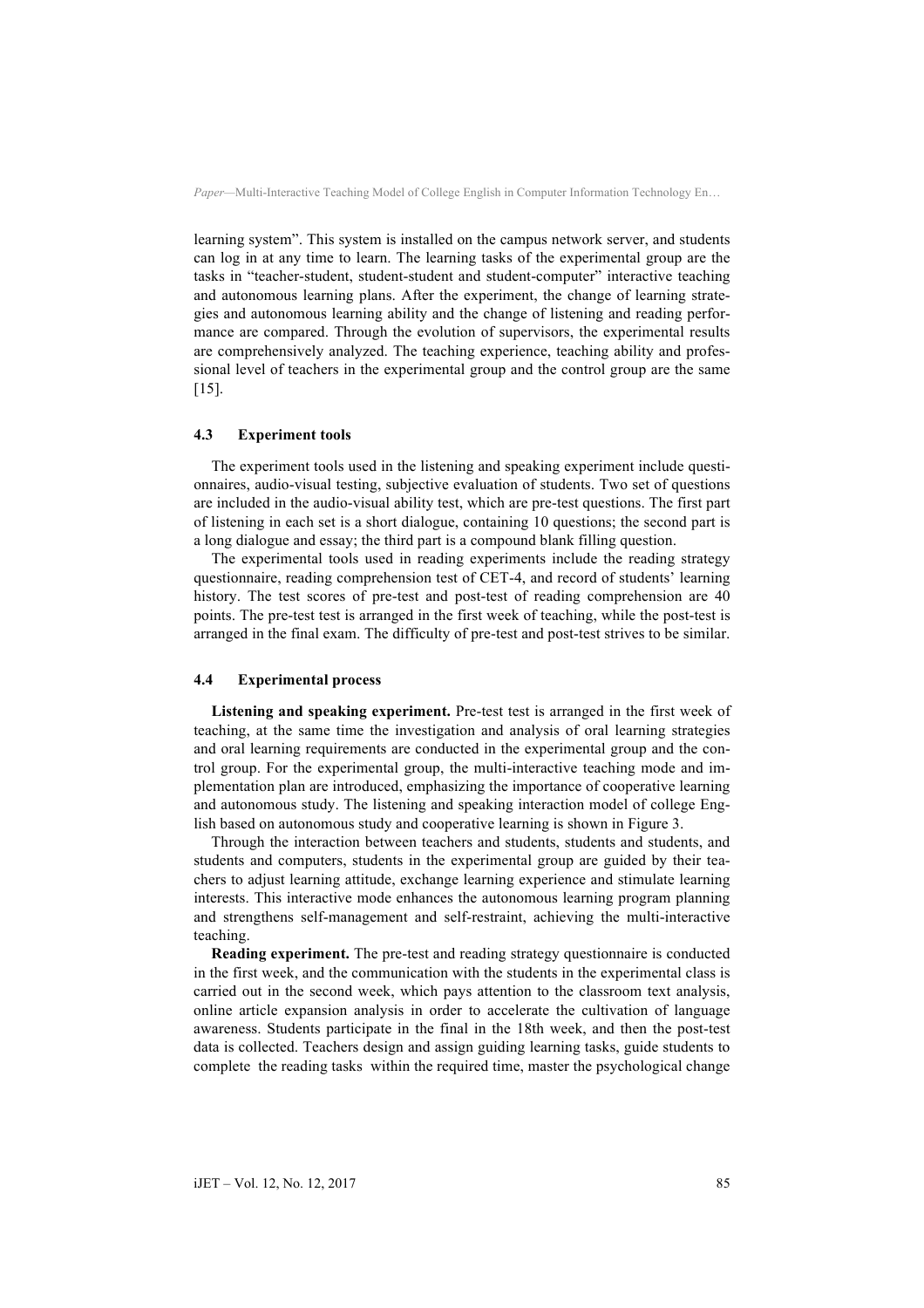

**Fig. 3.** The college English listening and speaking interaction mode

of students in the learning process and evaluate the common problems of reading appear in class. Students can learn from each other and comment on each other inside and outside the classroom and they can record their own reading performance using the computer network. Students can also search related reading materials based on their interests. Through the above multi-interactive model, students' interest in reading is stimulated, and they can use free discussion to understand and exchange the learning. The language application ability and problem-solving ability are thus cultivated.

#### **4.5 Analysis of experimental results**

**Experimental result of listening and speaking.** As shown in Table 2, the average listening scores of the pre-test of the control group and the experimental group before the test were 16.30, 25.03 and 14.74, 25.72 respectively. After P value test, the P values were 0.065 and 0.054 respectively, which were greater than 0.05, indicating no significant difference in the pre-test scores. After 12 weeks of experiment, the experimental group received multi-interactive teaching model while the control group accepted the traditional teaching mod. The average results of listening and speaking were 21.22,26.43 and 18.90,27.03 respectively and after P value test, the P values were 0.008 and 0.031 respectively, which were less than 0.05, indicating significant differences between the two groups. The performance of listening and speaking was more remarkable.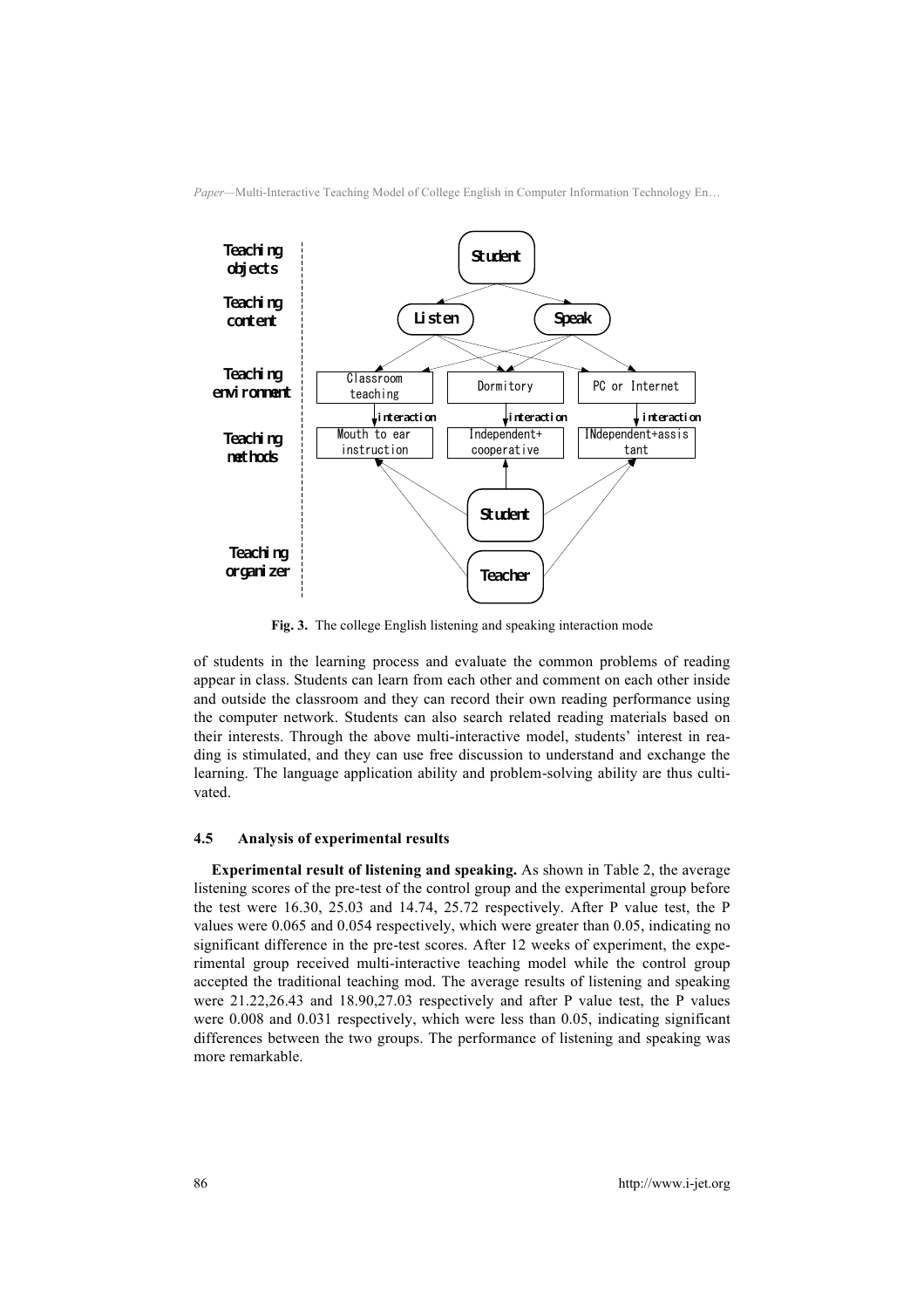| <b>Test results</b> |             | Type          | mean value variance |      | degree of<br>freedom | t value  | probability |
|---------------------|-------------|---------------|---------------------|------|----------------------|----------|-------------|
|                     |             | Control group | 16.30               | 3.45 | 74                   | 1.873    | 0.065       |
|                     | Listening   | est group     | 14.74               | 3.76 |                      |          |             |
| Pretesting          | <b>Oral</b> | Control group | 25.03               | 1.64 | 74                   | $-1.958$ | 0.054       |
|                     |             | Fest group    | 25.72               | 1.43 |                      |          |             |
| <b>Aftertest</b>    | Listening   | Control group | 21.22               | 3.38 | 74                   | 2.724    | 0.008       |
|                     |             | est group     | 18.90               | 3.99 |                      |          |             |
|                     | <b>Oral</b> | Control group | 26.43               | 1.17 | 74                   | $-2.201$ | 0.031       |
|                     |             | est group     | 27.03               | 1.18 |                      |          |             |

**Table 2.** The listening and oral performance statistics of control group and test group

**Experimental result of reading.** It can be seen from Table 3 that reading comprehension scores of the experimental group was much more impressive than that of the control group and there was significant difference between the reading comprehension scores in pre-test and post-test. post-test scores of the experimental group improved to 29.5 points.

**Table 3.** The reading performance statistics of control group and test group

| <b>Group type</b>       | <b>Test Type</b> | mean value | variance | degree of freedom | t value | probability |
|-------------------------|------------------|------------|----------|-------------------|---------|-------------|
| Control group Aftertest | Pretesting       | 24.6       | 5.48     | 74                | 3.250   | 0.002       |
|                         |                  | 27.4       | 5.35     |                   |         |             |
| <b>Test group</b>       | Pretesting       | 25.6       | 4.6      | 74                | 4.052   | 0.000       |
|                         | Aftertest        | 29.5       | 4.89     |                   |         |             |

**Investigation and analysis of students' attitude toward multi-interactive teaching model.** The main questions of the questionnaire include: 1. Are you happy with the new teaching model? 2. Are you satisfied with the arrangement of the teaching process? 3. If you have the opportunity, would you like to participate in multi-interactive teaching model? 4. Are you willing to recommend multi-interactive teaching model to other students? A total of 74 questionnaires were sent and 74 valid questionnaires were collected. The statistical results are shown in Table 4.

| <b>Ouestions</b>                                      | totally consent | agree | general | disagree | strongly disagree |
|-------------------------------------------------------|-----------------|-------|---------|----------|-------------------|
| If the new teaching<br>mode makes you<br>happy        | 37.5%           | 25%   | 12.5%   | 20%      | $5\%$             |
| If you are satisfy<br>with the teaching<br>process    | 35%             | 22.5% | 17.5%   | 20%      | $5\%$             |
| If you want to<br>participate in new<br>teaching mode | 47.3%           | 26.3% | 13.1%   | $13.1\%$ | $\theta$          |
| Will you recom-<br>mend new teaching                  | 50%             | 25%   | 12.5%   | 12.5%    | $\theta$          |

**Table 4.** Questionnaire

mode to your friend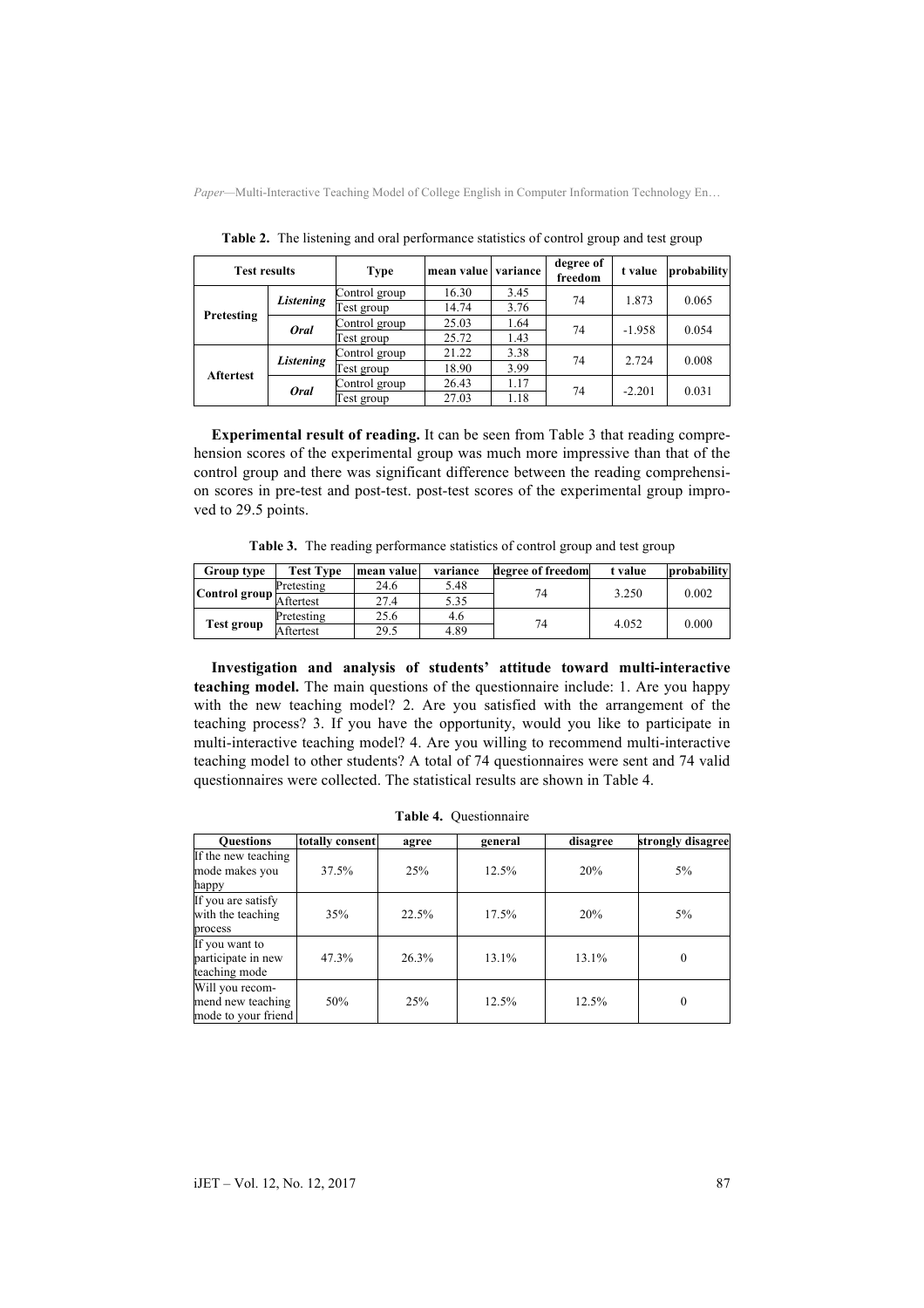It can be seen from Table 4 that the multi-interactive English teaching model in the computer information environment can be accepted by more than 62.5% of students. The improvement of comprehensive English proficiency brought by teaching mode of teacher-student interaction, student-student interaction, and human-computer interaction has been recognized by students. More than 70% of the students in the control group are willing to participate in the multi-interactive teaching model and are willing to recommend this new model to other students.

#### **4.6 Teaching implications**

#### **Teaching implication of listening and speaking experiment.**

- 1. The effectiveness of speaking strategy training. Students are required to develop the habit of oral communication in the learning process and arrange more time for oral communication activities.
- 2. The dual nature of human-computer interaction. Human-computer interaction provides students with a more convenient learning environment and method, but the mechanical nature of human-computer interaction requires the supplement of teacher-student interaction and student-student interaction.
- 3. Irreplaceable role of teacher. The role of teachers under the new mode is very important. The characteristics of student-centered do not pay down the importance of teachers. Teachers should provide students with high-quality language resources and language learning samples.

**Teaching implication of reading experiment.** Rich reading input is the guarantee of the improvement of reading ability. In terms of teachers, they should broaden the knowledge base of reading materials; in terms of students, they should search new reading materials autonomously. Through the autonomous learning with guidance from teachers, students will pay attention to the learning process and develop the habit of planning and managing study. In addition, the active participation of students is a necessary condition for improving reading comprehension ability. The key for students to improve reading comprehension ability is to seek resources, find out the problems, exchange views and solve problems in the environment of computer information technology.

# **5 Conclusion**

The traditional English teaching model is a major obstacle to the teaching level and student performance of college English. This article studied the method of improving college English education from the teaching model reform and put forward the interactive teaching model of college English in the computer environment. Based on the explanation and elaboration of relevant theoretical knowledge, this paper designed the teaching experiment and verified the positive effect of the new teaching mode on English listening, speaking and reading ability. The main conclusion and research significance of this paper are as follows: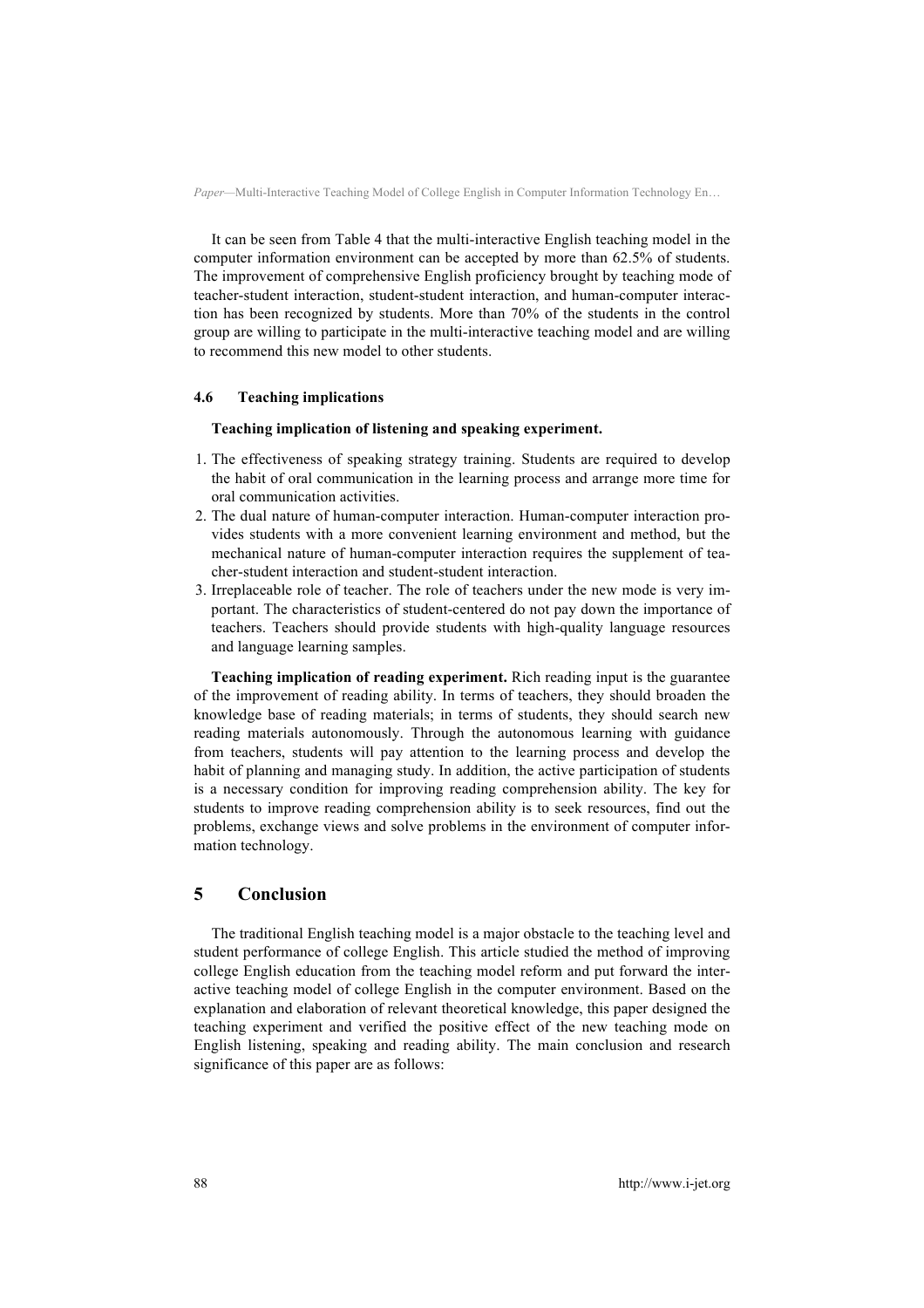- 1. This paper proposed a multi-interactive teaching mode with "teacher-student, student-student and student-computer" as the core.
- 2. The research in this paper has opened up a new path for reforming college English teaching from the teaching model, which is guiding significance for the reform of college English.

## **1 References**

- [1] Grabowski, M. (2014). The role of transnational integration in forming of northeast Asian community. Tectonics, 20(6): 959-975. https://doi.org/10.15611/pn.2014.370.03
- [2] Lang, W. (2011). The role of academic pharmacy to influence safety through science and education. American Journal of Pharmaceutical Education, 75(4): 78. https://doi.org/10.5688/ajpe75478
- [3] Liu. (2013). The application of computer technology in music education. International Journal of Technology Management, 88-90.
- [4] Diaz, L.C., Algorry, A., Eschoyez, M., Barto, C. (2013). Actions towards the application of intelligent systems in computer education. IEEE Latin America Transactions, 11(1): 591-595. https://doi.org/10.1109/TLA.2013.6502866
- [5] Richardson, D.C., Richardson, J.S. (1994). Kinemages--simple macromolecular graphics for interactive teaching and publication. Trends in Biochemical Sciences, 19(3): 135. https://doi.org/10.1016/0968-0004(94)90207-0
- [6] Hacker, C., Sitte, R. (2004). Interactive teaching of elementary digital logic design with winlogilab. IEEE Transactions on Education, 47(2): 196-203. https://doi.org/10.1109/TE.2 004.824843
- [7] Peng, X.I. (2012). Application of interactive and opening teaching mode in polymer chemistry teaching. Polymer Bulletin.
- [8] Chen, D., Li, Z., Wang, T. (2014). Exploration and practice: a competition based project practice teaching mode. Mechatronics, 24(2): 128-138. https://doi.org/10.1016/j.mechatron ics.2013.12.009
- [9] Brown, K. (2015). Theorizing learning process: an experiential, constructivist approach to young people's learning about global poverty and development. Tobacco Control, 7(1): 217-223. https://doi.org/10.18546/IJDEGL.07.1.04
- [10] Coupal, L.V. (2004). Constructivist learning theory and human capital theory: Shifting political and educational frameworks for teachers' ict professional development. British Journal of Educational Technology, 35(5): 587–596. https://doi.org/10.1111/j.0007- 1013.2004.00415.x
- [11] Zhao, Y., Zhang, M., Wang, S., Chen, Y. (2005). Exploring constructivist learning theory and course visualization on computer graphics. Lecture Notes in Computer Science, 3483, 1-9. https://doi.org/10.1007/11424925\_1
- [12] Corso, J.P.D., Kephaliacos, C., Plumecocq, G. (2015). Legitimizing farmers' new knowledge, learning and practices through communicative action: application of an agroenvironmental policy. Ecological Economics, 117(12): 86-96. https://doi.org/10.1016/j.eco lecon.2015.05.017
- [13] Suárez-Warden, F., Barrera, S., Neira, L. (2015). Communicative learning for activity with students aided by augmented reality within a real time group HCI. Procedia Computer Science, 75: 226-232. https://doi.org/10.1016/j.procs.2015.12.242
- [14] Walatara, D. (1973). An experiment with the bilingual method for teaching English as a complementary language. Lancet, 212(2441): 77.